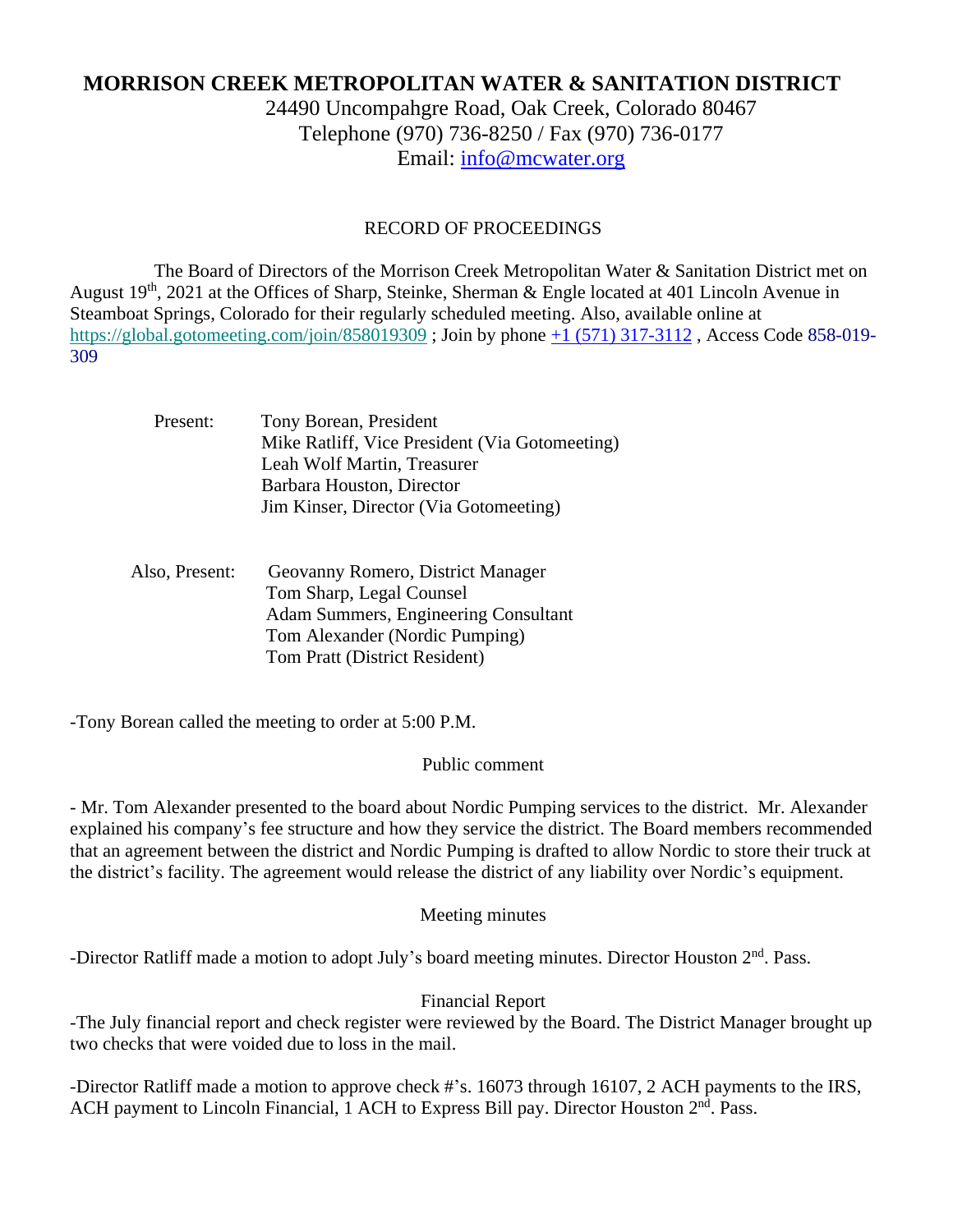## Attorney's Report

-Mr. Sharp announced that he had reviewed the district's conflict of interest policy and had written a resolution to update the district's meter fees.

- Mr. Sharp also mentioned that he attended a meeting with Yampa Valley Bank along the district manager to address the interim financing required by USDA.

#### Old Business

-The district manager spoke about the interim financing for the new wastewater treatment plan. He stated that it is one of USDA's requirements for a local bank to provide interim financing. The district manager had held several meetings with Yampa Valley Bank, which will be providing the interim financing do the district.

- The district manager stated that financing through the USDA is at its final stages and that a decision by USDA will soon be made deciding whether funding is available for MCWSD.

- The design of the new wastewater treatment continues to take place. The district manager mentioned that he had also been working with the engineers on the site plant and layout of the entire future facility.

- The lift station project has been halted during the month of July, said the district manager. The contractor is not able to obtain the specified materials anywhere within the United States. Options are currently being researched by the district manager and the engineering consultant.

- The district manager informed the Board that the new well 13 has been drilled and is ready for the next phase. During the next phase, the district will have the well tested and permitted with the State of Colorado. The district manager mentioned that he had hopes to have well 13 online by the end of the year but that might not be the case.

#### New Business

- The district manager told the board that the district does not have an updated manual of specifications and standards for Water and Sewer Infrastructure. The district manager stated that we will start developing a new manual of specifications so that contractors have a better understanding of construction within the district as it continues to grow and develop.

- The district manager asked the board to authorize him to sign an application for another EIAF grant offered by the State. The grant to be applied for is for \$650,000.00. Director Kinser made a motion to authorize the district manager to apply for the grant. Director Ratliff 2<sup>nd</sup>. Pass.

- The district manager updated the board with the new fee structure for the district's meters. The district manager stated that the new structure fee will cover the actual price of the meters if they became damaged after the warranty period. It also addresses the labor performed by district employees. Director Ratliff made a motion to adopt the resolution updating the districts new meter fees. Director Houston 2<sup>nd</sup>. Pass.